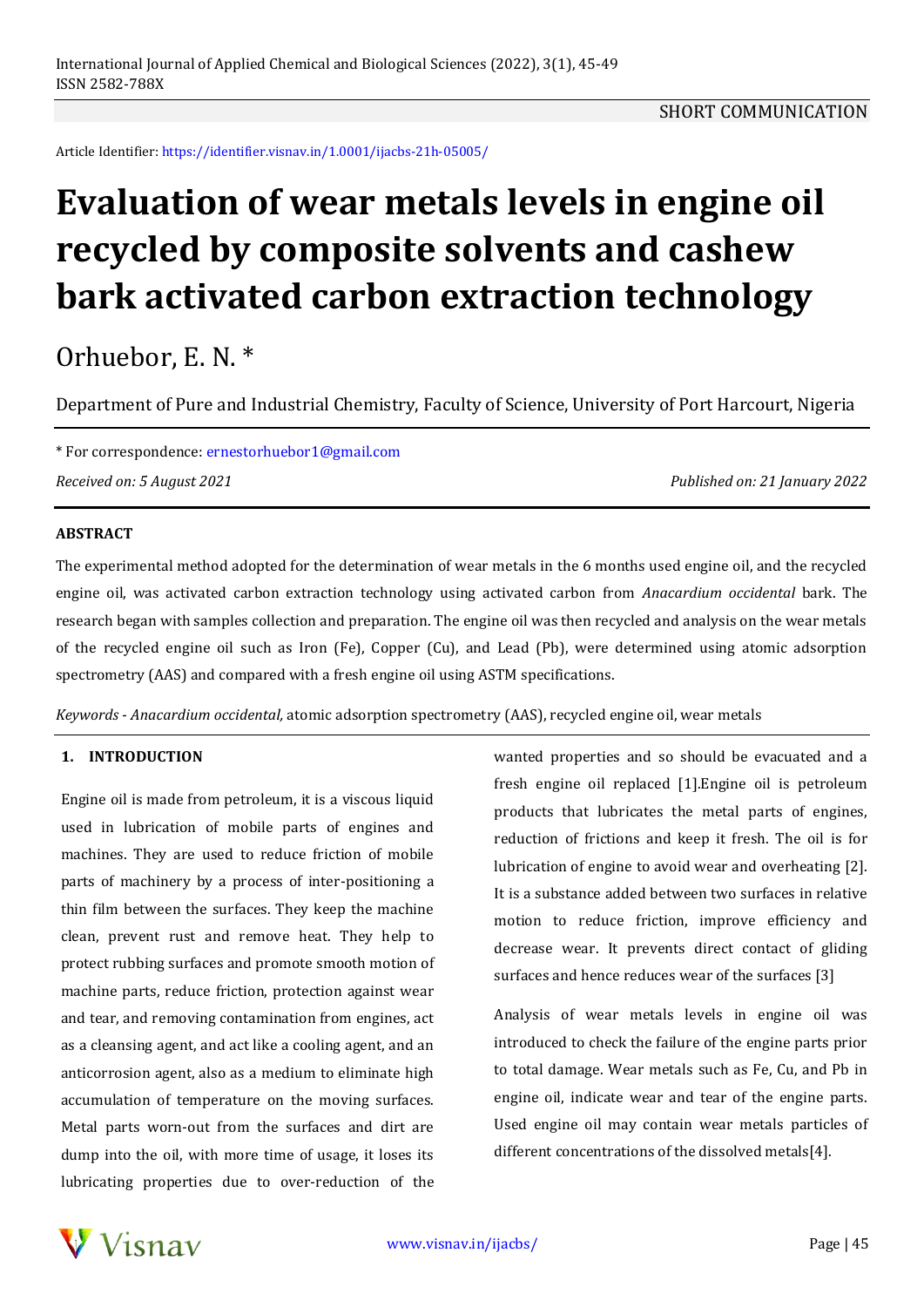Trace metals and metallic fragments found in used engine oil possibly comes from wear and tear of mobile parts of machines, Sand and dirt may be introduced into used engine oil during transit [5]. Road dust contaminants in engine oil passes into the engine via the air cleaner. It composes of tiny particles of silicate [6]

The machine parts are made of iron, lead, copper, etc. During friction of the machine parts, the wear of these metals in parts per million (ppm), are found in the used engine oil [7].Tetraethyl Lead that is added as an antiknock in fuel, passes into the engine oil. Lead also comes from wearing of bearings. Copper, Iron and Aluminum released due to engine wear are also contaminants found in used engine oil [6].

The study aimed to determine the wear metals in used engine oil, and compared with recycled used engine oil.

#### **2. MATERIALS AND METHODS**

#### *2.1. Sample collection*

*Anacardium occidental* bark, the source of the activated carbon was obtained from *Anacardium occidental* tree and was identified in the department of Animal and Environmental Biology, University of Port Harcourt.

The 6 months used engine oil which was recycled and the new engine oil used for value comparison were both obtained from a mechanic shop at Choba Park in Rivers state, and identified in the department of Pure and Industrial Chemistry, University of Port Harcourt.

#### *2.2. Sample preparation*

The used engine oil was filtered using a funnel with a filter paper placed in it to remove impurities. The *Anacardium occidental* bark was sun dried for 72 hours, and ground to smaller particles, sieved with a mesh of size 500×10-6m. 200g of the sample was made into slurry with 80cm. 3 of distilled water and followed by the addition of 60ml of 0.35M solution of  $H<sub>2</sub>SO<sub>4</sub>$ . The

slurry was left for 48 hours and then washed several times with distilled water. The washed sample was then dried in an oven for one hour at 45  $^{\circ}$ C. The sample now activated is then carbonized at 600 °C, to get activated charcoal.

100 ml of the used engine oil samples was mixed with composite solvents of methanol and nHexane (70% of methanol and 30% of nHexane made up the solvent) in the ratio of 5:1 with KOH (3g). The mixtures were thoroughly stirred for 30 minutes and heated in the mantle at  $60^\circ$ C and at an atmospheric pressure to remove light hydrocarbons. The mixture was then settled in a separation flask for 24 hours. The oil-solvent mixture of the used engine oil was separated, and heated at 120 °C to remove any remaining solvent in the mixture.

The engine oil collected from the oil-solvent mixture was mixed with of *Anacardium occidental* activated carbon, and then heated at 150  $^{\circ}$ C for 1 hour 30 minutes. The heated mixtures were left for 2 hours for gravity settling. It was thereafter filtered with a filter paper to recover base oil.

#### *2.3. Test Analysis*

Metal content analysis was done by Atomic Absorption Spectrometry (AAS). Lead (Pb), iron (Fe), and copper (Cu) metal fragments concentrations were identified from the calibration that was obtained. All analysis was conducted at Olembe Research Laboratory Asaba, Nigeria.

#### **3. RESULTS AND DISCUSSION**

The activation of *Anacardium occidental* was done successfully. The *Anacardium occidental* activated carbon absorbent is used to absorb any trace metals found in the used engine oil due to wear and tear of machine parts from friction. It is also used to remove colour and odour in the recycled engine oil.

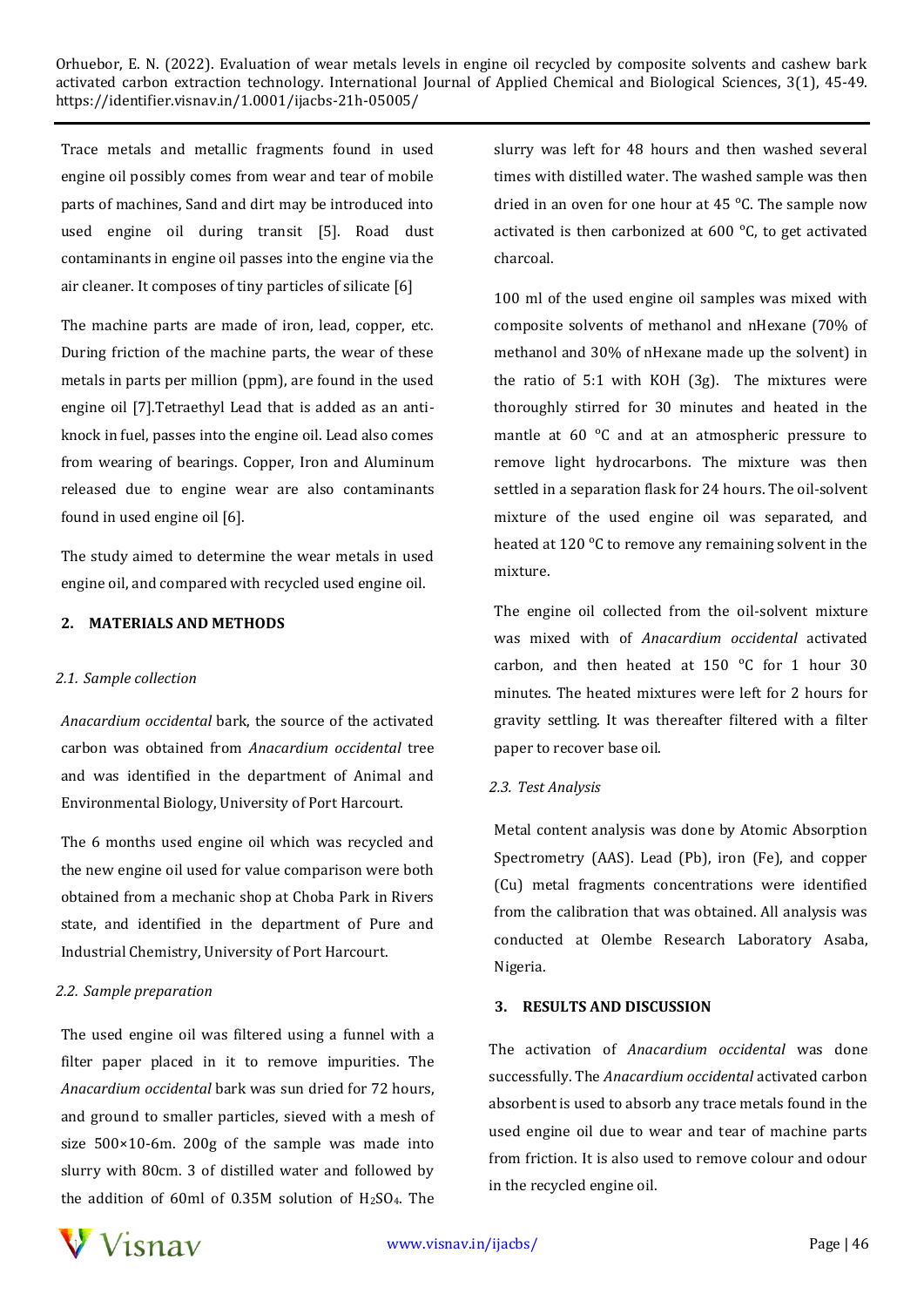The results of the research shows a very high concentration of wear metals in 6 months used engine oil which can pose as environmental pollutants. From the research, the reduction in the level of wear metals from the recycled engine oil was very high, using activated carbon from *Anacardium occidental* bark. The wear metals levels of the used engine oils were compared with the recycled engine oil using Atomic Absorption

Spectrum (AAS). This showed a reduction in the wear metals levels in the recycled engine oil, and by this, the recycled engine oil could be reused.

The iron (Fe) content was reduced from 88.68 to 10.32 ppm; copper (Cu) was reduced from 42.84 to 3.20 ppm and the lead (Pb) was reduced from 0.93 to <0.01 ppm (figure 1 a, b, c). The machine parts are made of iron, lead, copper, etc. During friction of the machine parts,





www.visnav.in/ijacbs/ Page | 47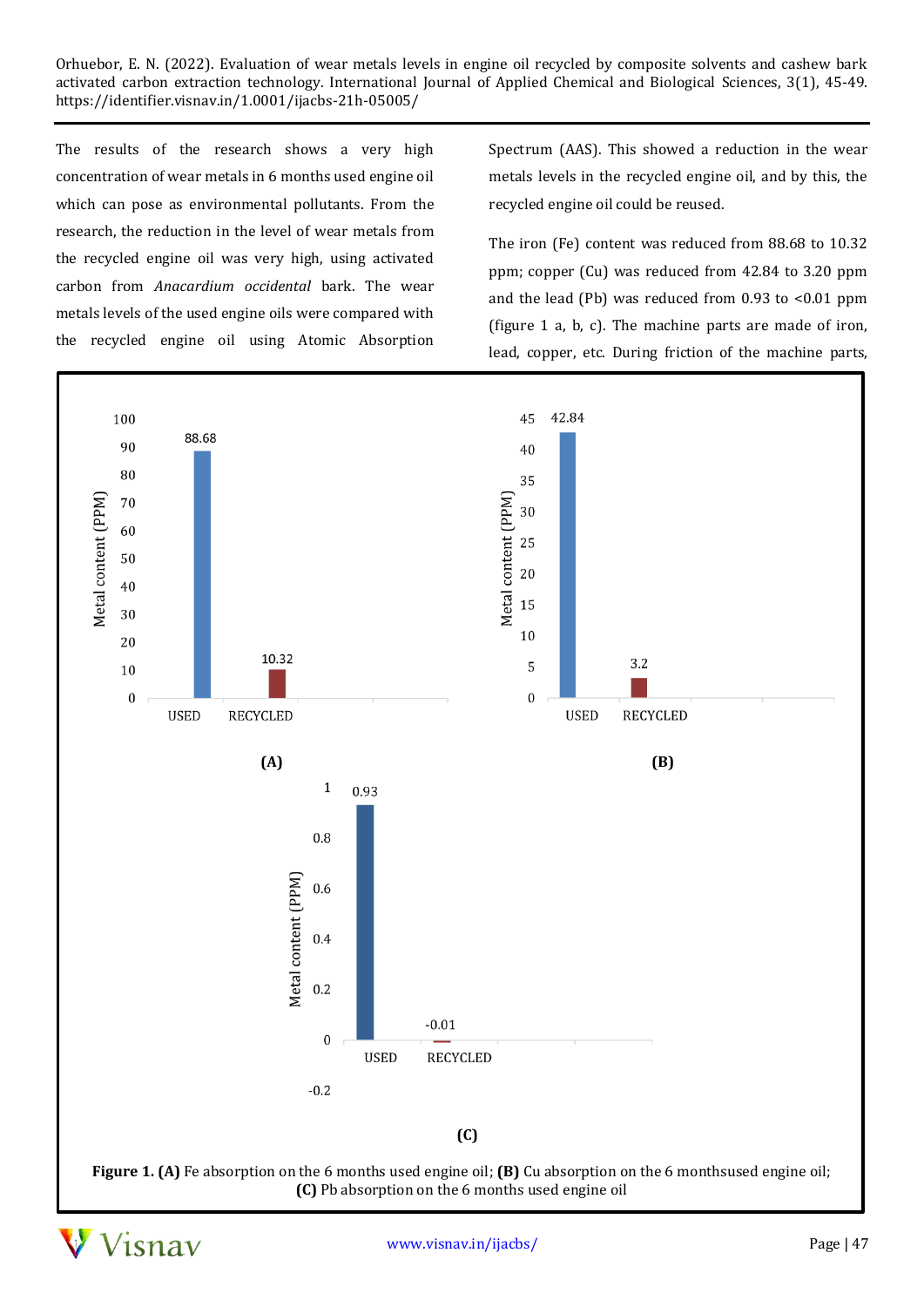| <b>Table 1.</b> The metal content absorption on theused<br>engine oil |                 |                 |
|-----------------------------------------------------------------------|-----------------|-----------------|
| Metal content                                                         | Used engine oil | Recycled engine |
| (PPM)                                                                 |                 | oil             |
| Fe                                                                    | 88.86           | 10.32           |
| Cu                                                                    | 42.84           | 3.20            |
| Ph                                                                    | 0.93            | < 0.01          |

the wear of these metals in parts per million (ppm), are found in the used engine oil [5].

This result is consistent with the previous works. The wear metals for contaminants waste and recovered oil showed indistinct distribution [7-8]. The management of used engine oil is particularly better for use because the potential for direct re-use, reprocessing, regeneration and detrimental effects on the environment. Recycling of waste lubricants could result in both environmental and economic benefits [9-10].

## **4. CONCLUSION**

The wear metals levels determination process, has shown the possibility of recovery good quality engine oil from used engine oil. The recycling of used engine oil is cost effective, which is relatively low compared to its production from crude oil. The source and collection of used engine oil was highlighted and indicated.

# **5. ACKNOWLEDGEMENT**

NA

# **6. CONFLICT OF INTEREST**

The authors have declared that there is no conflict of interest.

# **7. SOURCE/S OF FUNDING**

NA

**8. REFERENCES**



- 2. Ahamed M.T, ChadraSekhar B.P., Mohan P.N., Kishi K.S., Rupasree T,D., (2015), Recycling and Analysis of Spent Engine Oil, *International Journal of Scientific & Engineering Research*, **6** *(11)*.
- 3. Ahmed N.A. and Shared S.M., (2014), A Study of Enhancement of the Properties of Lubricating Oil, *American Journal of Chemistry,* **4** *(1).*
- 4. Vahaoja P. (2005), Determination of wear metals in lubrication oils: a comparison study of ICE-OES and FAAS. Analytical sciences, *The International journal of the Japan society for analytical chemistry*, **21***(11)*.
- 5. William Tsung-Chieh Fan, (2010), Regeneration of Used Petroleum-based Lubricants and Biolubrication by a Novel Green and Sustainable Technology, A project work submitted to the department of Environmental Engineering, University of Southern California.
- 6. Akilimali F.C., (2017), Feasibility Study of Recycling Used Lubricating Oil, A project work submitted to the department of Petroleum Engineering, The University of Dodoma.
- 7. Nwosu F.O., Olu-Owolabi B.I., Adebowale K.O., Leek L., (2008), Comparative investigation of wear metals in virgin and used lubricating oils, Global science books.
- 8. Zali M.A., Wan-Ahmad W.K., Retnam A., Catrina N., (2015), Concentration of heavy metals in virgin, used recovered and waste oil: a spectroscopic study, *Journal of Elsevier- Procedia Environmental sciences,* **30**: 201-204.
- 9. HayaluAndargachewMekonne, (2014). Recycling of Used Lubrication oil using Acid-clay Treatment Process: a project work submitted to the School of Chemical and Bio-Eng. AAIT.